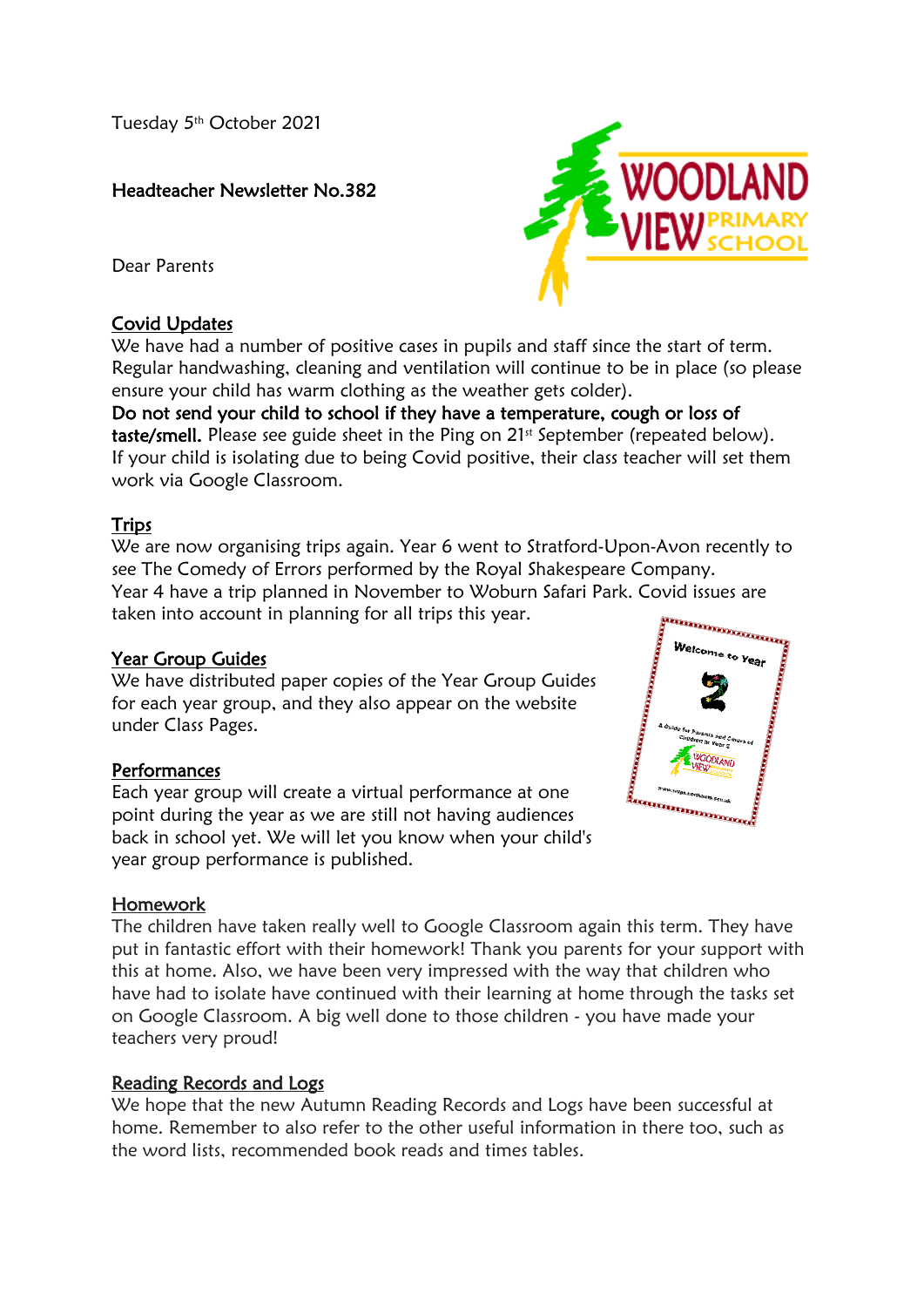## Blogs

Remember to check out the Class Blogs each week as it will give you an insight into what the children have been doing in school. Also, Mr Johnson's IT Team have enjoyed selecting the Blog of the Week which gets displayed in school. This photo is from last week's winning blog.



## School Photographs

Individual and sibling photographs will be taken next week within the normal school day (see dates below). Make sure your child is looking gorgeous! We are not able to do photographs with pre-school siblings this year.

### Lost Property

We have already gained a large amount of lost property in school. We can return named items to children in school but we have many unnamed items piling up. We will be putting these outside on a table along the one-way system soon. Please take any items you believe to be yours.

### Parents' Evenings

We are intending to hold face to face Parents' Evenings in the week beginning 15th November. These will be

- Monday 15<sup>th</sup> November 3.30-6.30pm
- Thursday 18<sup>th</sup> November 5.30-8.30pm

Booking arrangements and protocols/organisation will follow shortly.

## Bikes & Scooters

Your child is welcome to ride their bike/scooter to school.

Y1-4: Bike racks are positioned inside the first gate on the one-way system. For children in Y1-Y4 parents should collect their child's bike/scooter on the way to collecting their child at pick-up time.

FS: One bike rack is available next to the FS entry door.



Y5/6: Bike racks are outside the library door.

All bikes/scooters must be dismounted before entering the school site and walked around the one-way system.

## Fundraising



Our pupils' Fundraising Group will be making decisions shortly about what fundraising activities they are going to lead this year. We will keep you informed but they are likely to include fundraising for the children we support in Penyem (a village in the Gambia), the Royal British Legion for Remembrance Day, Children in Need, etc.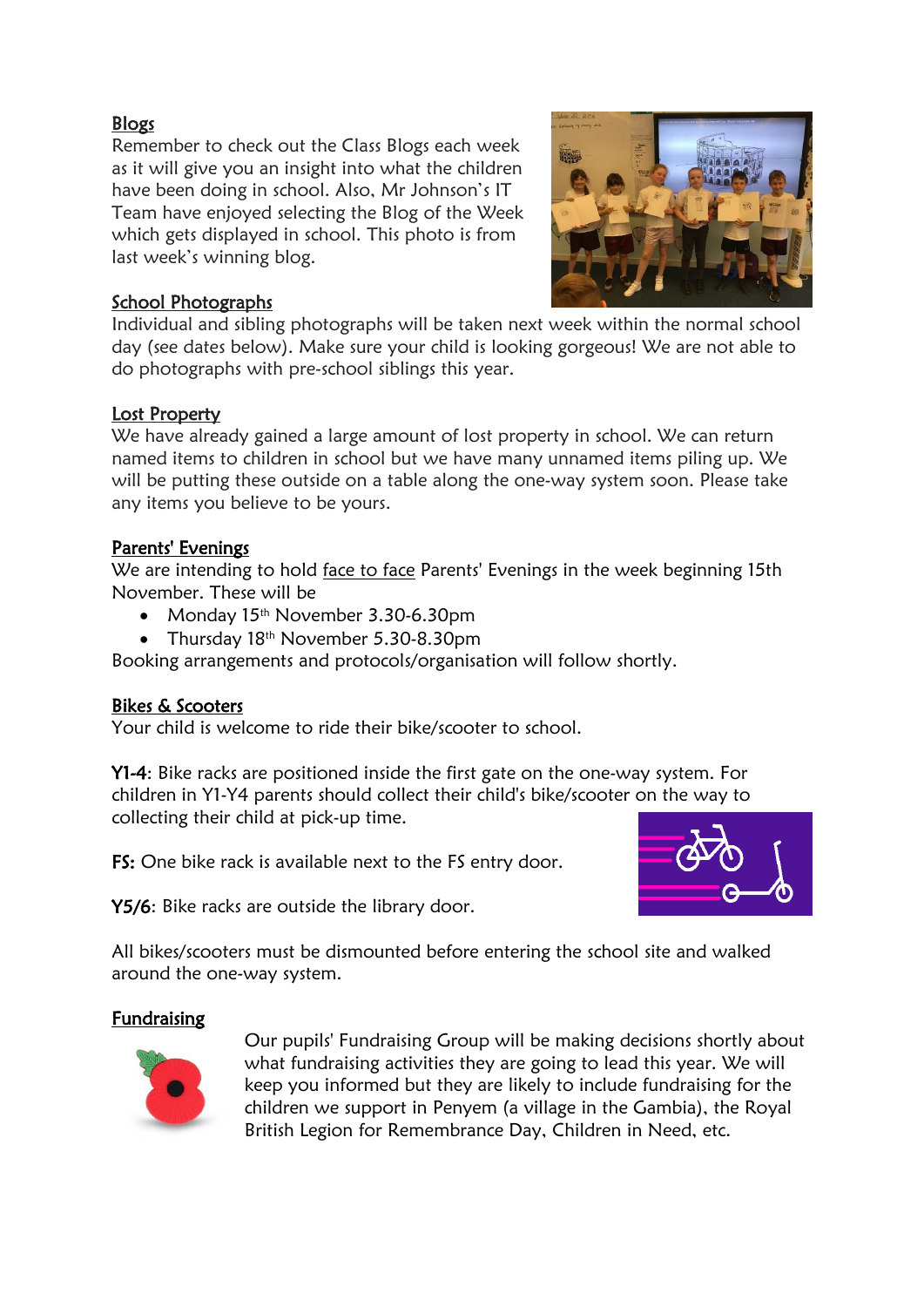

We will also be reviving our FairTrade Co-operative, where pupils buy shares in the co-operative with their own pocket money and then promote and sell FairTrade products to the community.

## Starting School

If your child is due to start school next September, or you know any family this applies to, please contact the office with details so they can ensure you receive the appropriate paperwork at the right time.



## Governor Vacancy

We have two vacancies for new Parent Governors to join the Governing Body.

The Governing Body of Woodland View Primary School Academy Trust is responsible for management of the school budget, school effectiveness and involvement in a variety of premises, personnel and pupil issues. You will be supported in these duties by other experienced members of the Governing Body, the headteacher and the clerk to the governors. This is a strategic role with the purpose of supporting the long term success of the Academy Trust.



The Governing Body meets approximately seven times per year. You will need to attend most meetings every year, plus occasional other committee meetings during the term. Most meetings are held in the evenings but you should be available for at least one day in school annually. Please contact me if you want to discuss the role further.

Parents from ethnic minorities and with disabilities are generally under represented on school governing bodies in the county. The school would like to encourage nominations from under-represented groups in our community.

All school governor appointments will be subject to security clearance.

Anyone who has parental responsibility for a pupil on the school roll at the time of the election can stand for election and can vote in the election. Once you are satisfied that you are eligible to become a Governor, please complete the nomination form and declaration. You should include details about yourself and why you would like to become a Governor (not exceeding 120 words). This will then be circulated to all parents to help them decide who to vote for.

Your nomination and signed declaration (attached separately) should be sent in to the school office by 9.00am on Tuesday 19<sup>th</sup> October. Thank you.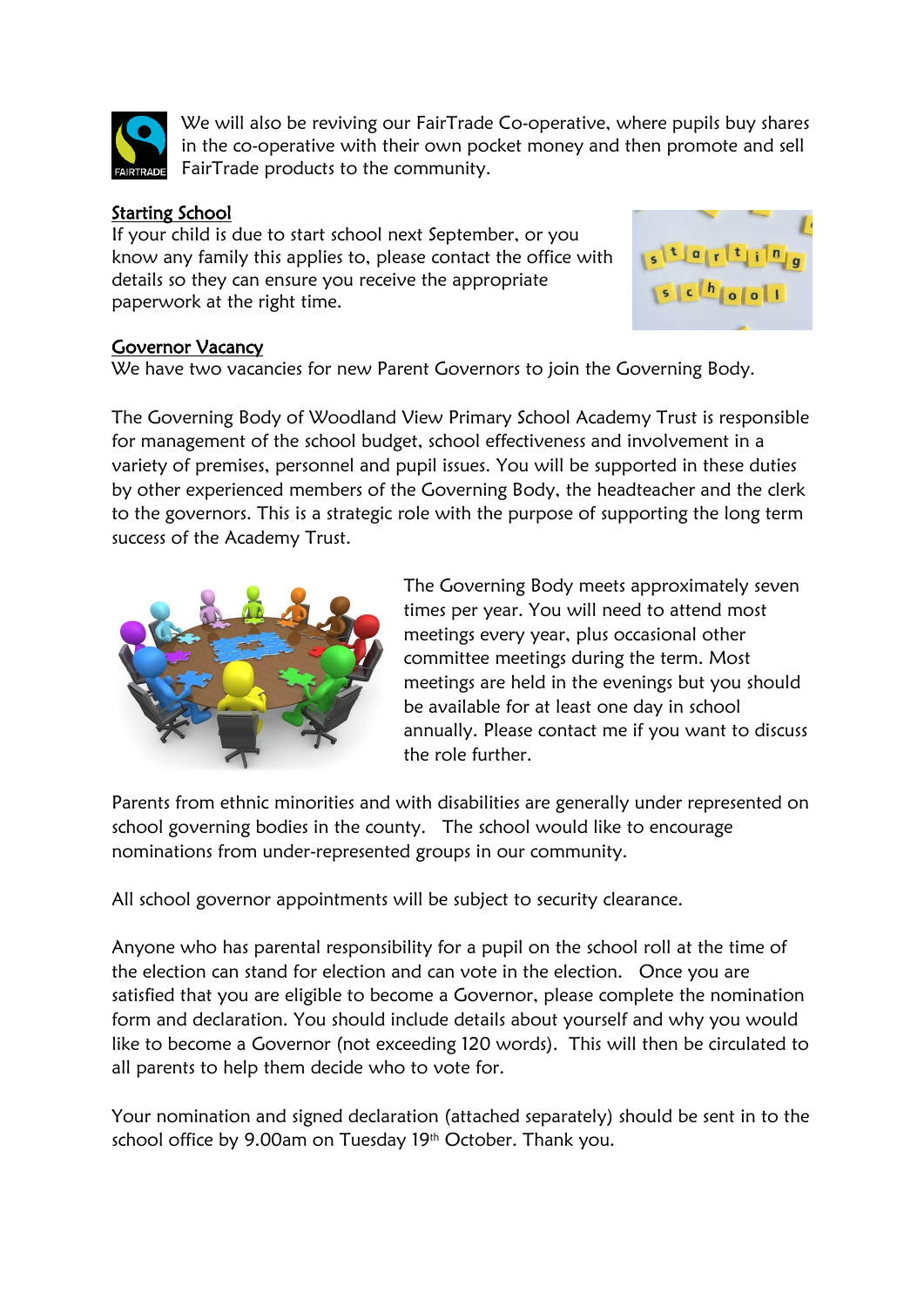#### Key Dates

Wed 13 & Thurs 14 October Photograph Days

Friday 22 October

Tuesday 2 November School re-opens

Tuesday 4 January Teacher Training Day Wednesday 5 January School re-opens

Yours sincerely

Mark Thomas Headteacher

Tuesday 12 October FOWV AGM 7.30pm Zoom Tuesday 19 October Flu Nasal Spray Vaccinations (permission forms to follow)<br>FOWV Cake Sale Close for half term 3.15pm Monday 1 November Teacher Training Day Thursday 4 November Y4 Trip Woburn Safari Park Friday 12 November **Our own Mrs Williams-Morris performs in the** Northampton Strictly event Monday 15 November Parents' Evening 3.30-6.30pm Thursday 15 November Parents' Evening 5.30-8.30pm Sunday 28 November Y5/6 Strictly Dancing event Friday 17 December Close for Christmas 3.15pm